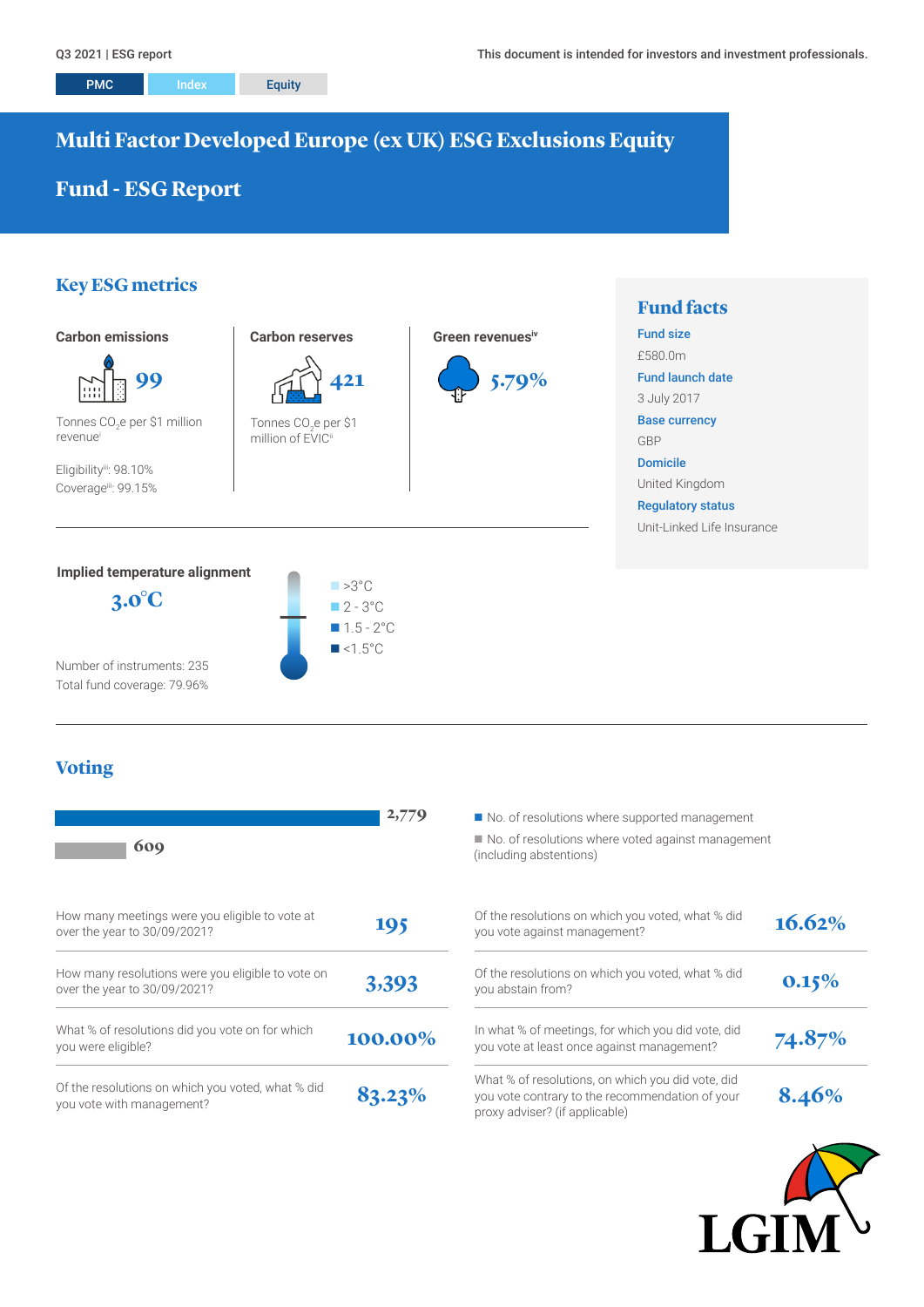# **Engagement (12 month period)v**



## **Implied temperature alignment**



**Distribution by holdings (%)**



# **Fund trends (%)**

|                    | 1m       | Зm       | 6m       | l vr |
|--------------------|----------|----------|----------|------|
| ■ Carbon emissions | $-10011$ | $-10390$ | $-12913$ |      |
| ■ Carbon reserves  | 7 22     | O 41     | -58.54   |      |
|                    |          |          |          |      |

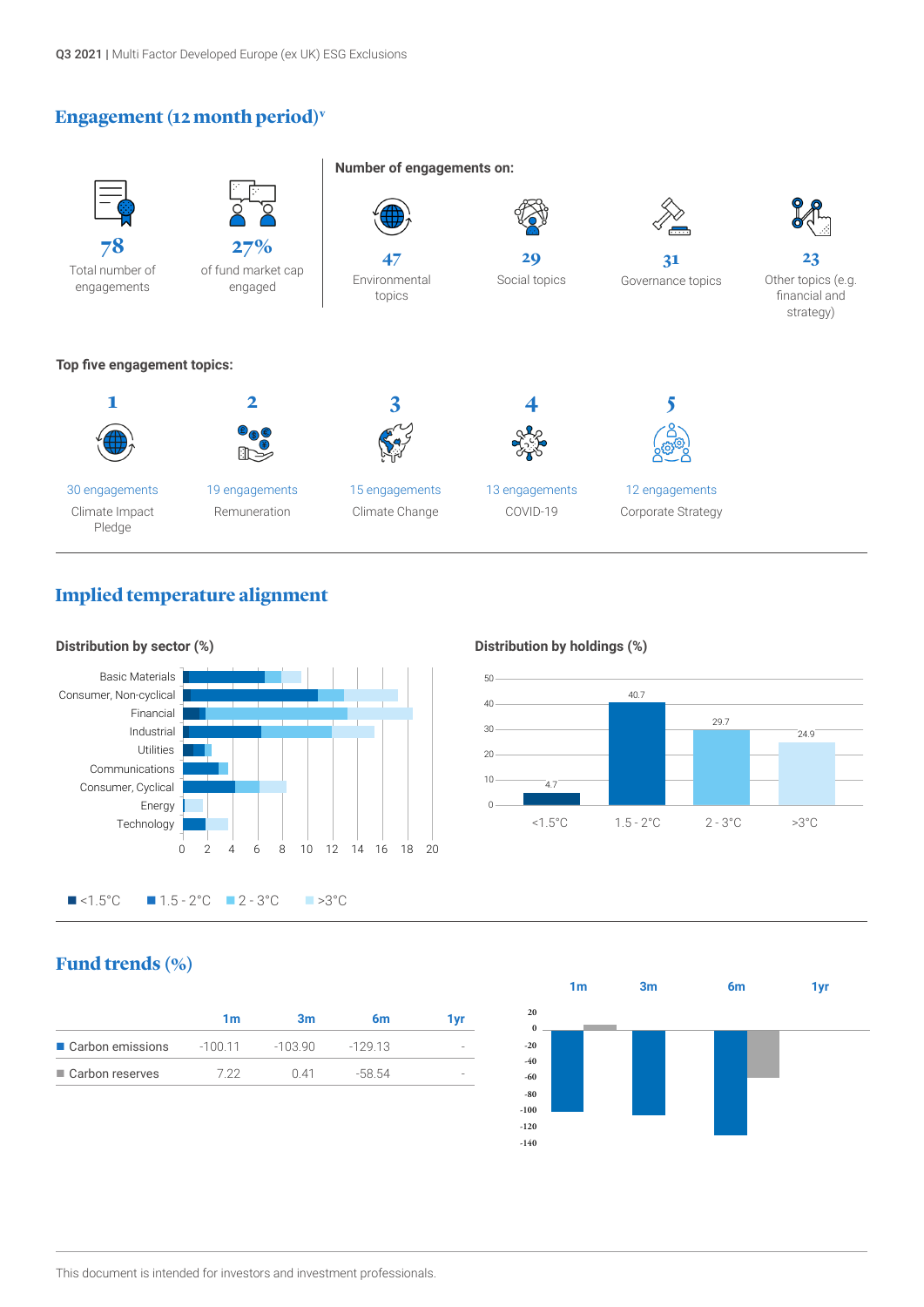



## **Countries (%)**

| France      | 22.7 |
|-------------|------|
| Germany     | 10.9 |
| Spain       | 10.4 |
| Portugal    | 9.3  |
| Norway      | 8.6  |
| Ireland     | 8.2  |
| Finland     | 5.5  |
| Denmark     | 4.8  |
| Switzerland | 4.4  |
| Other       | 15.2 |
|             |      |

## **Sectors (%)**

| ■ Basic Materials         | 38.1 |
|---------------------------|------|
| <b>Utilities</b>          | 197  |
| $\blacksquare$ Industrial | 16.1 |
| $\blacksquare$ Energy     | 76   |
| ■ Consumer, Non-cyclical  | 7.6  |
| $\blacksquare$ Financial  | 5.6  |
| ■ Consumer, Cyclical      | 28   |
| $\blacksquare$ Technology | 2.1  |
| Communications            | 0.3  |
|                           |      |

## **ISIN rank by % of total emissions**

| ↓              | <b>ISIN name</b>               | %    |
|----------------|--------------------------------|------|
| 1              | AIR LIQUIDE SA                 | 8.45 |
| $\overline{2}$ | EDP-ENERGIAS DE PORTUGAL SA    | 8.10 |
| 3              | CRH PLC                        | 4.94 |
| 4              | YARA INTERNATIONAL ASA         | 4.41 |
| 5              | <b>ENGIE</b>                   | 4.14 |
| ✦              | <b>ISIN name</b>               | %    |
| 181            | <b>INDUSTRIVARDEN AB-A SHS</b> | 0.00 |
| 180            | <b>INDUSTRIVARDEN AB-C SHS</b> | 0.00 |
| 179            | KINNEVIK AB - B                | 0.00 |
| 178            | SWISS RE AG                    | 0.00 |
| 177            | SWISS LIFE HOLDING AG-REG      | 0.00 |





### **Countries (%) Sectors (%)**

| France   | 33.8 |
|----------|------|
| Italy    | 29.3 |
| Spain    | 13.6 |
| Germany  | 13.0 |
| Portugal | 10.2 |

| ■ Energy                 | 86.6 |
|--------------------------|------|
| ■ Basic Materials        | 130  |
| $\blacksquare$ Utilities | 03   |

## **ISIN rank by % of total reserves**

|   | <b>ISIN name</b>            | ℅     |
|---|-----------------------------|-------|
|   | <b>TOTALENERGIES SE</b>     | 33.48 |
| 2 | <b>ENI SPA</b>              | 29.30 |
| 3 | REPSOL SA                   | 13.61 |
| 4 | <b>BASE SE</b>              | 13.05 |
| 5 | <b>GALP ENERGIA SGPS SA</b> | 10 24 |
|   |                             |       |

| ✦ | <b>ISIN name</b>            | %     |
|---|-----------------------------|-------|
| 6 | <b>ENGIE</b>                | 0.32  |
| 5 | <b>GALP ENERGIA SGPS SA</b> | 10.24 |
| 4 | <b>BASF SE</b>              | 13.05 |
| 3 | <b>REPSOL SA</b>            | 13.61 |
| 2 | <b>ENI SPA</b>              | 29.30 |